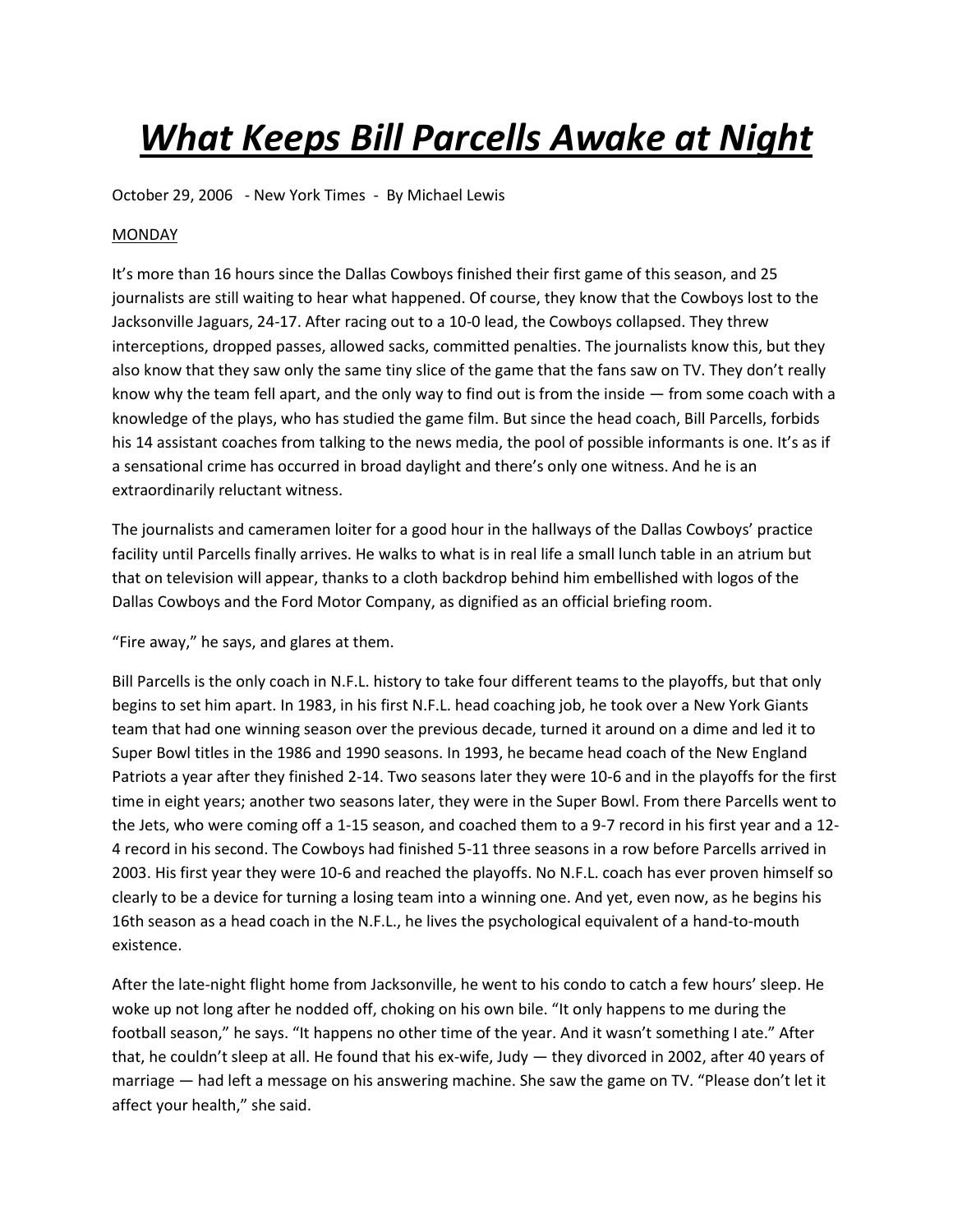He still returns in his mind to a question his wife often asked him: why do you do what you do? Coaching football doesn't make him obviously happy. Even in the beginning, in the late 1960's, when he was an assistant coach at West Point, he would come home after games so evidently displeased that his eldest daughter would sit on the sofa next to him, silently, and put on a long face. She was 5 years old and had no idea what had happened; she just picked it up from his expression that postgame wasn't happy time. "When my wife asked me that question," he says, "I never had a good answer. There was no answer. There is no answer."

"Fire away," he says to the 25 people who are here to ask him why he lost. And they do. They ask the same question 10 different ways: who messed up? And he gives them the same answer 10 different ways: none of your damn business.

Thus begins what Parcells calls assignment-of-blame day. He knows exactly who is to blame, of course, because he has spent hours watching the video. At 5 a.m. he gave up trying to sleep and came into his office to study it. It wasn't until then that he really saw the game. When watching video, Parcells doesn't usually waste a lot of time studying his quarterback. That's one player he can see pretty well during the game. But this morning has been different. Against the Jaguars, Drew Bledsoe missed throws he once made in his sleep. He was indecisive and slow to see open receivers. As a result, he held the ball far too long. Last season Bledsoe was sacked 49 times and smacked in the act of throwing 82 times, a league high. He has been showing the symptoms of a quarterback who is looking at the rush instead of his receivers — which is to say a quarterback who should no longer be playing in the N.F.L. Parcells studied the video to determine if Bledsoe had indeed lost his nerve. The video didn't say. But the video did reveal that the Cowboys' cornerbacks were soft and that his left tackle's inability to handle the pass rush had the potential to ruin the Cowboys' season.

It galls him that the media's curiosity so closely echoes his inner concerns (by far the most common question is, are you thinking about benching Bledsoe?), and makes him even less inclined than usual to satisfy it. "We're in the business of collecting information," Parcells likes to say. "We're not in the business of exchanging information." His practices are closed to reporters after the first 15 minutes, and he's comically slow to divulge the most basic facts about the state of his team — like, for instance, which players are injured. At this very moment the Dallas Cowboys have several key players hobbling around the trainers' room, looking distinctly unwell. Left tackle Flozell Adams walks as if he should be on crutches, and cornerback Aaron Glenn is supposed to have arthroscopic surgery in eight days. And yet Parcells's postgame injury report consists of a single player, a third-string wide receiver named Jamaica Rector. When I ask him why Flozell Adams runs with a distinct gimp, Parcells laughs and says, "That's just how he runs."

He isn't exchanging information. He isn't saying who's hurt. And he isn't voicing his doubts about his quarterback. The fifth time a reporter asks Parcells what, exactly, might lead him to replace Bledsoe with the backup, Tony Romo, he glares for a beat or two, and then says, "Bledsoe's starting on Sunday, O.K.?"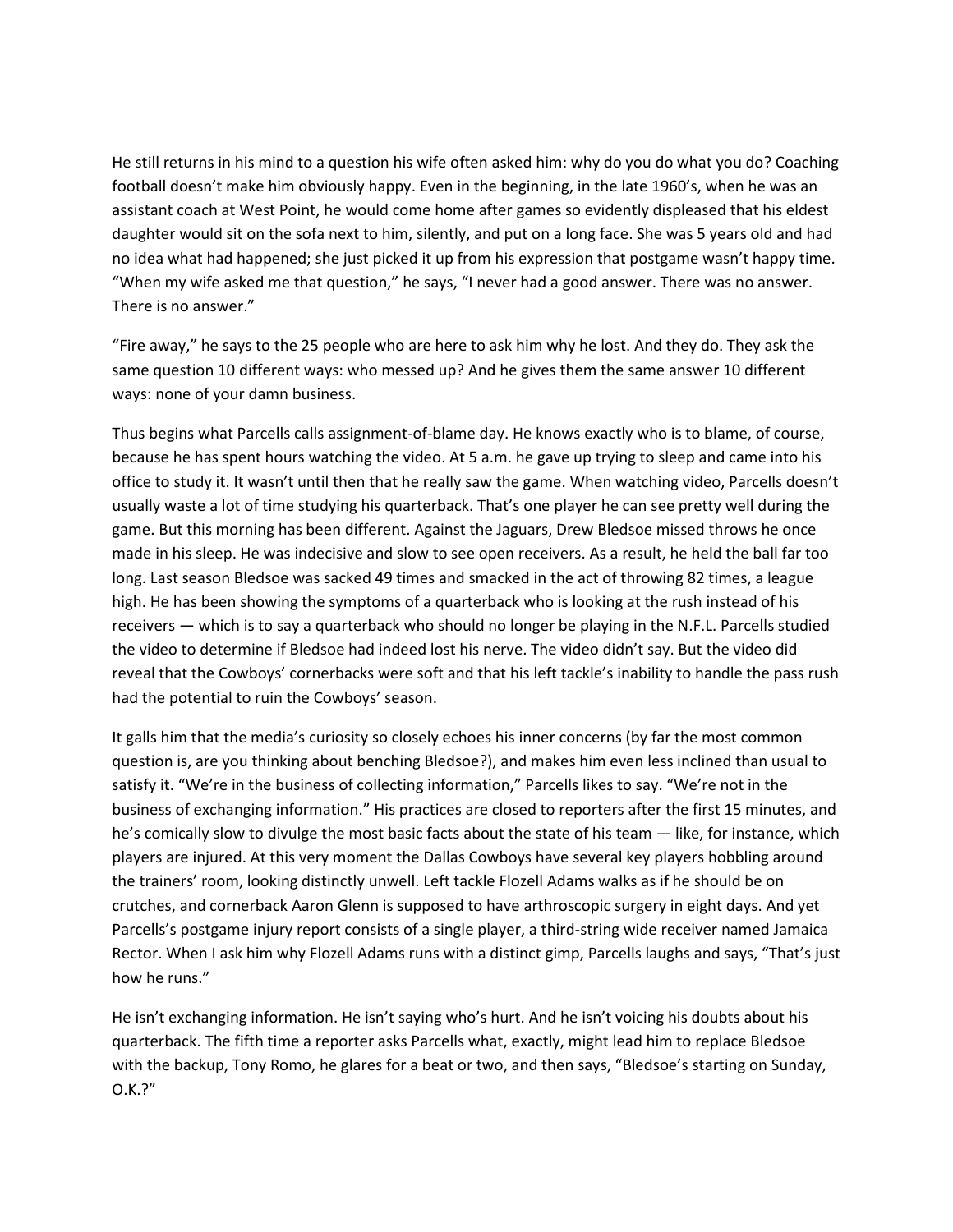## **TUESDAY**

You can tell which day of the week it is by the video Parcells selects at six that morning. On Mondays it's the Cowboys' most recent game. On Tuesdays it's the next week's opponent — in this case, the Washington Redskins. For several hours each morning, he sits behind his desk staring at a screen, making notes on a white legal pad. This Tuesday he motions for me to pull up a chair beside him.

His office is vast and impersonal and without a trace of self-importance. Parcells has had his picture taken with presidents and movie stars, but the only photograph in the office lies facedown on a bookshelf. He turns it over to reveal a snapshot of him with three tough-looking young men — tattoos, sleeveless shirts — from a boxing gym in North Jersey he likes to visit.

His few possessions are confined to the tiny space behind his desk. At his feet rests a single, thick binder in which he has organized every last bit of his personal and financial life: divorce settlement, coaching contracts, book contracts, endorsements, agent agreements. On the desk is his other thick binder, containing practice schedules and other coaching materials. Parcells carts the baggage of his youth wherever he goes, but its contents are mainly the attitudes and emotions of a tough kid raised on the streets of North Jersey. If he decided to quit his job, he wouldn't need a trip back to collect his stuff; he could walk out the door with all of it. The only physical evidence of his past is three small elephant figurines. Parcells's mother passed on to her son an odd superstition: elephants with their trunks pointed toward a doorway bring good luck. In his condo, Parcells keeps a collection of elephant statues. Here he has just three little ones, pointed the wrong direction.

There's just one other thing that connects this office to its occupant: a thick whiteboard beside the desk, on which the Cowboys' depth chart is scribbled. Balanced on top of the board is a baseball bat. "I got that because I got a couple of St. Bernards on this team," Parcells says. "You know why they're called St. Bernards?" I don't. "Because I got to hit them with a stick to get 'em to do anything."

Then he resumes his study of the Washington Redskins, looking for player weaknesses and strategic tendencies. His greatest fear is the threat posed by Redskins wide receiver Santana Moss. One way to deal with Moss  $-$  the conservative solution  $-$  is to assign two defensive backs to cover him at all times. But that leaves one fewer defender to cover other receivers, tackle running backs or rush the quarterback. Parcells decides he would rather risk having cornerback Terence Newman cover Moss man to man. When the Cowboys are in man-to-man coverage, Newman will go where Moss goes. Parcells points out Redskins right tackle Jon Jansen. "This is Jansen getting pushed back," he says. "He doesn't look like the player he was a couple of years ago." The right side of the Redskins' line seems to have trouble with twists. If Newman can cover Moss long enough, Jansen won't be able to hold off Greg Ellis or Marcus Spears, the Cowboys' pass rushers he has to block.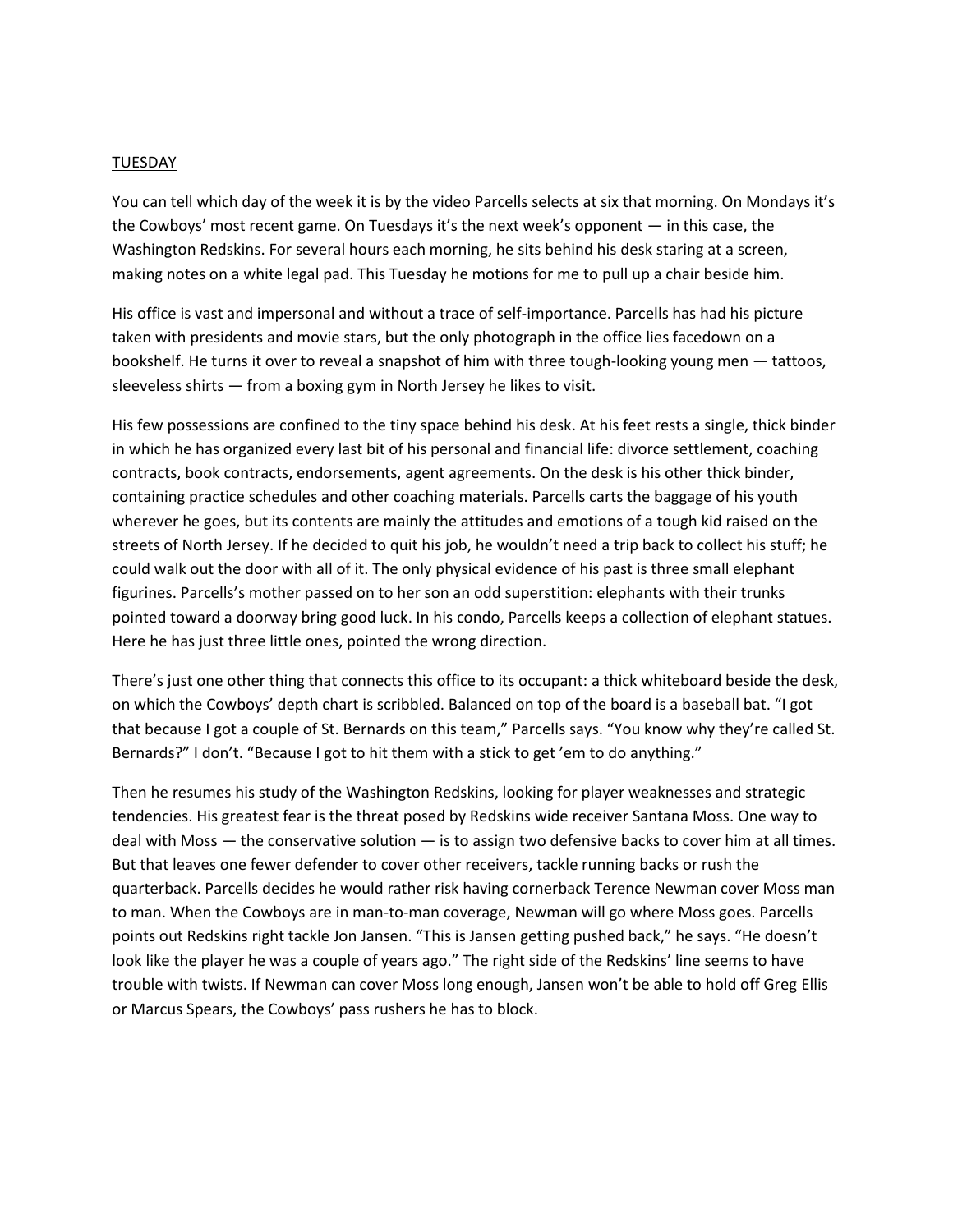When Parcells turns his attention to the Redskins' defense, he tries to see the game as the Redskins' coaches see it, with a view to the weaknesses and strengths of their opposition, so that he can guess what the Redskins are trying to do. Parcells spots an opportunity, and his fear momentarily disappears: no matter who the Redskins play, their cornerbacks have been giving opposing receivers far too much space — leaving the short routes uncontested — while still managing, on occasion, to get burned on deep routes. The Redskins' coaches obviously do not trust their corners to play tight. "I think they might be vulnerable at the corner position," Parcells says. "But we go out to exploit that, we may be vulnerable." The Redskins' cornerbacks may be relatively weak, but their pass rushers are relatively strong. Now Parcells begins to worry all over again about his left tackle, Flozell Adams, the critical barrier between the other team's pass rush and Drew Bledsoe. Against the Jaguars, during the game, Adams looked exposed; on video, he looks worse. He gave up a sack, was penalized for a false start and was routinely beaten by quick defenders.

Again, there are ways to compensate. The Cowboys might play with extra tight ends, to help Adams block. But if they do that, the Redskins will respond by inserting extra linebackers — by going into what they call their Diamond Point defense — and Parcells believes the Redskins' defense is more effective in this mode. So he decides the Cowboys will tempt the Redskins with a vulnerable Flozell Adams all on his own and hope that he proves invulnerable.

Having zipped through all of Washington's preseason games, Parcells then studies the Redskins' first regular-season game, against Minnesota, when their offense looked like it belonged to a different team. As the video reaches the end of the first quarter, Parcells points to the screen and says, "They've shifted more than they did the entire preseason." The Redskins' offense suddenly looks less like the handiwork of their head coach, Joe Gibbs — whom Parcells has faced 20 times over the years — than of Al Saunders, the associate head coach for offense the Redskins poached from the Kansas City Chiefs in the off-season. Parcells moves on to examine the 2005 Chiefs. "If you can just understand what they're about, a lot of other things follow," he says. "It's like finding a common denominator in mathematics." What the Chiefs have long been about  $-$  and what the Redskins are newly about  $-$  is exploiting the width of the field. Their running game tends to avoid the inside, or the middle of the field; it's built instead on sweeps and reverses. Their passing game has a lot of quick screens to the outside. And before every snap there's a lot of running around. "One of the worst things you can do on defense is be a reactive defense," Parcells says. "You can't worry about what they're doing. All that shifting, all that movement before the snap, is designed to get you worried about what they're doing. They don't want you to get a good fix. They don't want you to stare down for 10 seconds. They want to create indecision."

Over the next couple of days, Parcells and his coaching staff can drill his team to be ready for pretty much everything that the Redskins can do. He can design a game plan to exploit slow tackles and weak cornerbacks; he even sees an advantage for the Cowboys in the Redskins' new fast-strike style. Referring to Al Saunders, Parcells says: "This other guy, I think, he's a lot more indiscriminate. I think he's not going to be as concerned about the effect on his defense." In other words, the Redskins' defense will pay the price — in time spent on the field, in fatigue — for Saunders's disinterest in controlling the ball and the clock.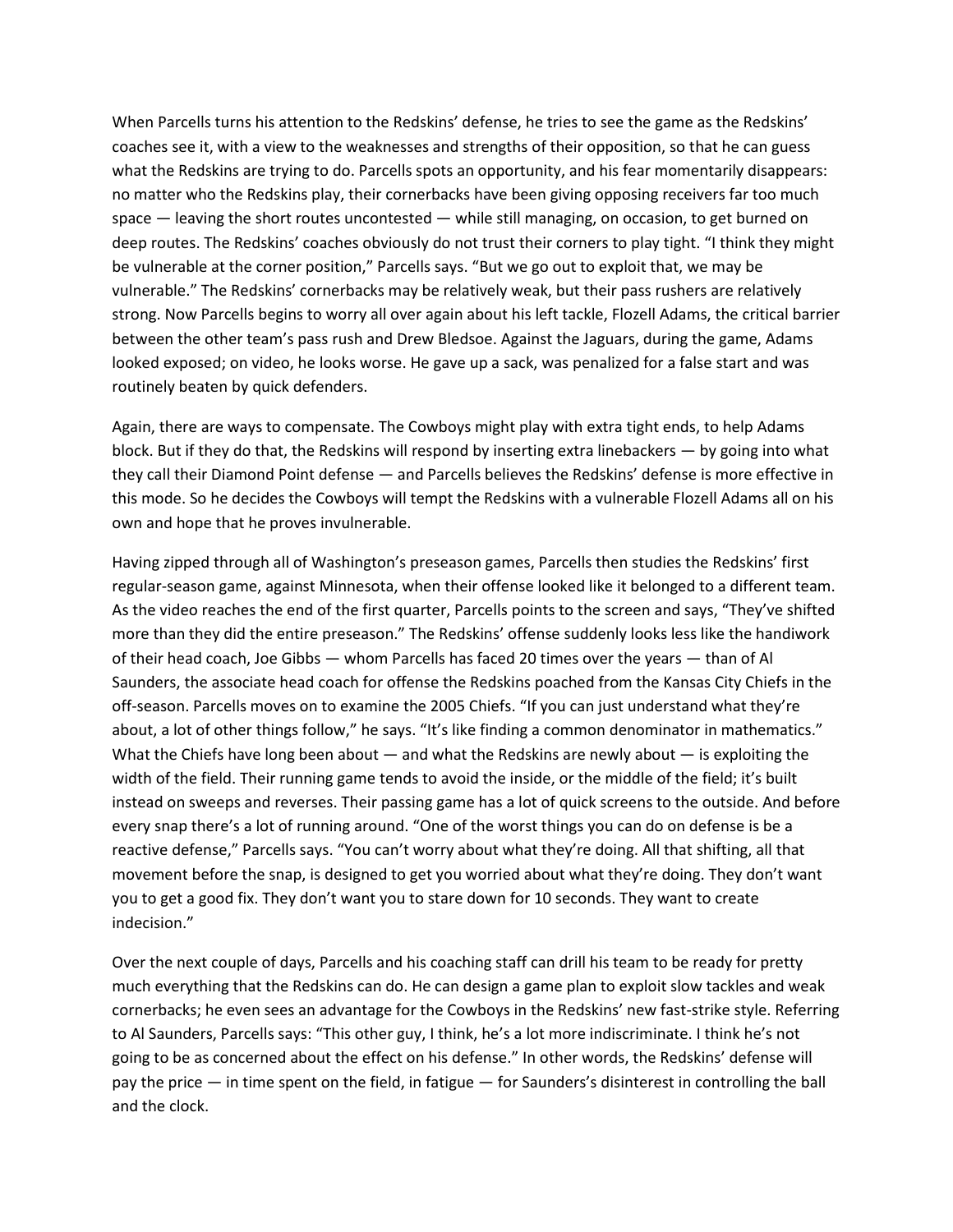The game plan doesn't take long to create. Parcells has a dozen assistant coaches studying the same video. There will be no secrets. Information about the surface of the game is not the problem; if anything, there's too much of it. I ask Parcells if there is anything he would like to know that he doesn't know: that is, if he had a spy inside the Redskins who could provide him with answers to any of his questions, what would he ask? He thinks a bit before he finally answers. "I'd like to know their mechanism on audible," he says. "I'd like to know how they were changing the plays."

What has him troubled — what has him waking up choking on his bile — isn't what you might expect. It's not concern that the Redskins' coaching staff could spring something on the Cowboys for which they are entirely unprepared. And it's not his team's raw ability. It's a thing that's harder to put into words, and impervious to strategy. Even as he is trying to study his next opponent, he can't shake what happened on Sunday. How his team, the moment the Jaguars pushed back, collapsed. How, the moment the players felt the pressure, they began to commit penalties and the sort of small but critical mental errors that only a coach watching video can perceive. In their performance he smells the sort of failure he defines himself against.

At the back of Parcells's personal binder there are a few loose, well-thumbed sheets that defy categorization: a copy of a speech by Douglas MacArthur; a passage from a book about coaches, which argues that a coach excels by purifying his particular vision rather than emulating a type. Among the papers is an anecdote Parcells brings up often in conversation, about a boxing match that took place nearly 30 years ago between the middleweights Vito Antuofermo and Cyclone Hart. Parcells loves boxing; his idea of a perfect day in the off-season is to spend it inside some ratty boxing gym in North Jersey. "It's a laboratory," he says. "You get a real feel for human behavior under the strongest duress under the threat of physical harm." In this laboratory he has identified a phenomenon he calls the game quitter. Game quitters, he says, seem "as if they are trying to win, but really they've given up. They've just chosen a way out that's not apparent to the naked eye. They are more concerned with public opinion than the end result."

Parcells didn't see the Hart-Antuofermo fight in person but was told about it, years ago, by a friend and boxing trainer, Teddy Atlas. It stuck in his mind and now strikes him as relevant. Seated, at first, he begins to read aloud from the pages: how in this fight 29 years ago Hart was a well-known big puncher heavily favored against the unknown Vito Antuofermo, how Hart knocked Antuofermo all over the ring, how Antuofermo had no apparent physical gifts except "he bled well." "But," Parcells reads, "he had other attributes you couldn't see." Antuofermo absorbed the punishment dealt out by his natural superior, and he did it so well that Hart became discouraged. In the fifth round, Hart began to tire, not physically but mentally. Seizing on the moment, Antuofermo attacked and delivered a series of quick blows that knocked Hart down, ending the fight.

The Redskins video is still frozen on the screen behind Parcells. He is no longer sitting but is now on his feet. "This is the interesting part," he says, then reads: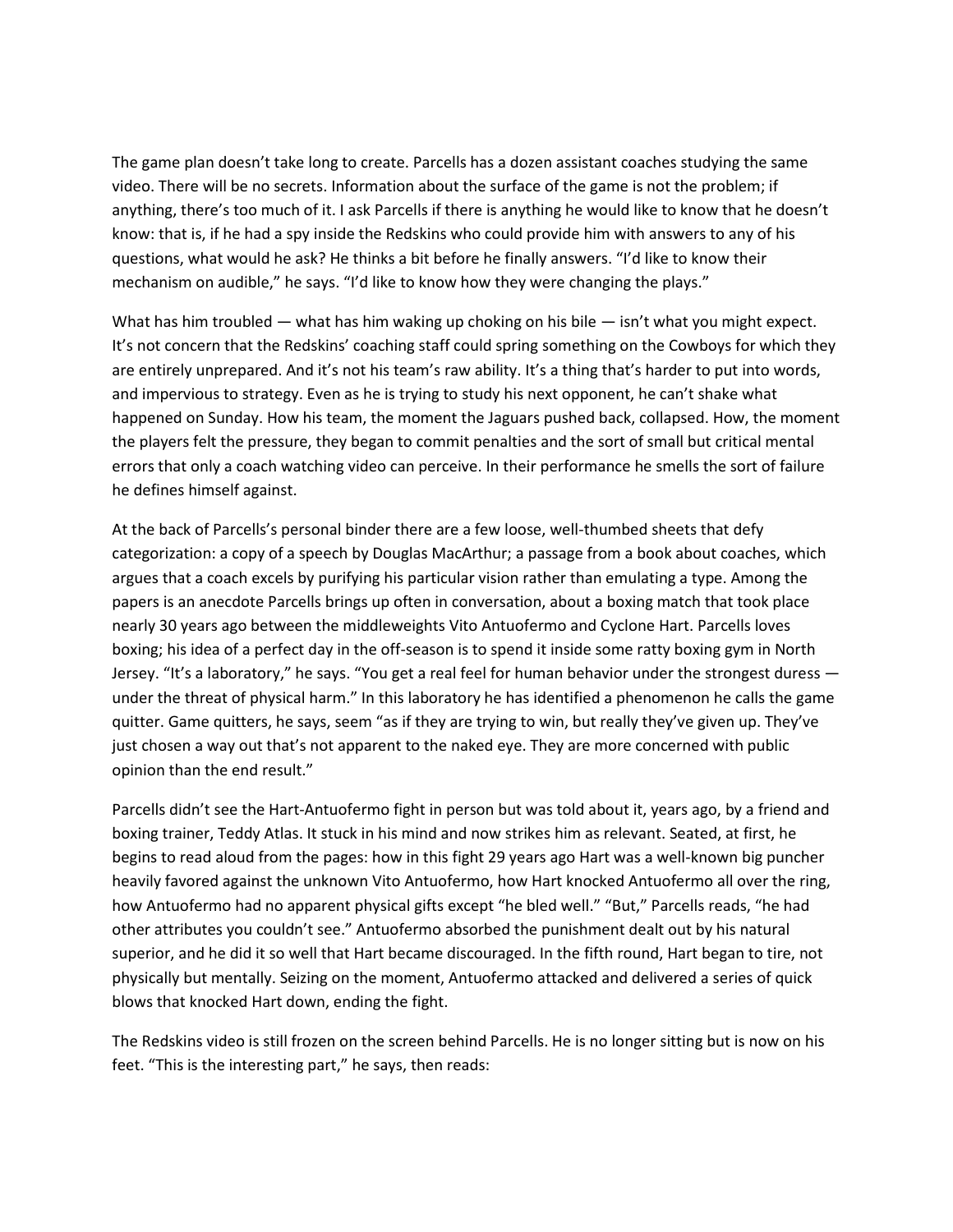"When the fighters went back to their makeshift locker rooms, only a thin curtain was between them. Hart's room was quiet, but on the other side he could hear Antuofermo's cornermen talking about who would take the fighter to the hospital. Finally he heard Antuofermo say, 'Every time he hit me with that left hook to the body, I was sure I was going to quit. After the second round, I thought if he hit me there again, I'd quit. I thought the same thing after the fourth round. Then he didn't hit me no more.'

"At that moment, Hart began to weep. It was really soft at first. Then harder. He was crying because for the first time he understood that Antuofermo had felt the same way he had and worse. The only thing that separated the guy talking from the guy crying was what they had done. The coward and the hero feel the same emotions. They're both human."

When Parcells finishes, he says: "This is the story of our last game. We were Cyclone Hart."

Then, with the greatest care, as if they're an old and cherished possession instead of a couple of grubby sheets of paper, he returns the pages to the binder that holds his private business. He returns to watching video of the Washington Redskins. "Their receivers are upgraded from last year," he says. "If we aren't able to cover Moss man to man, we'll lose."

## WEDNESDAY

Terence Newman has no idea that he is so high on Bill Parcells's list of concerns. "What else did he say?" asks the fourth-year cornerback, when I tell him that Parcells seems to think that his ability to handle Santana Moss in man-to-man coverage is the key to shutting down the Redskins' offense. "Coach doesn't say too much," Newman says, "unless you do something bad. If he's not saying anything to you, you must be doing something good."

At different times, Parcells tells me that the Cowboys will lose if (a) his left tackle, Flozell Adams, cannot protect his quarterback, or (b) Newman fails to shut down Santana Moss in man-to-man coverage, or (c) his quarterback, Drew Bledsoe, makes poor throws. He refers to no other player or position as a necessary condition for victory. He can survive poor play by his linebackers, or interior linemen, or receivers, or backs. His concerns about his quarterback are predictable. His concerns about his left tackle and the cornerback are telling: they mirror almost exactly the shift that has occurred in football finances since Parcells became a head coach. When free agency arrived in 1993, defensive backs were the lowest-paid players on an N.F.L. defense. Offensive linemen were just about the lowest-paid players on offense, and the left tackle was paid no more than any other lineman. The cornerback is now the bestpaid defensive position and the left tackle the second-best-paid offensive position; indeed, after the quarterback, the left tackle is the highest-paid position on the field.

Adams is listed at 6-foot-7, 340 pounds, and he is, if anything, heavier. Terence Newman is listed at 5 foot-11, 195, and he is, almost certainly, smaller. That they are even allowed to engage in a contact sport together is a cause for wonder; that Terence Newman has survived as long as he has is something of a miracle. But they have several things in common. Both do much of their job while running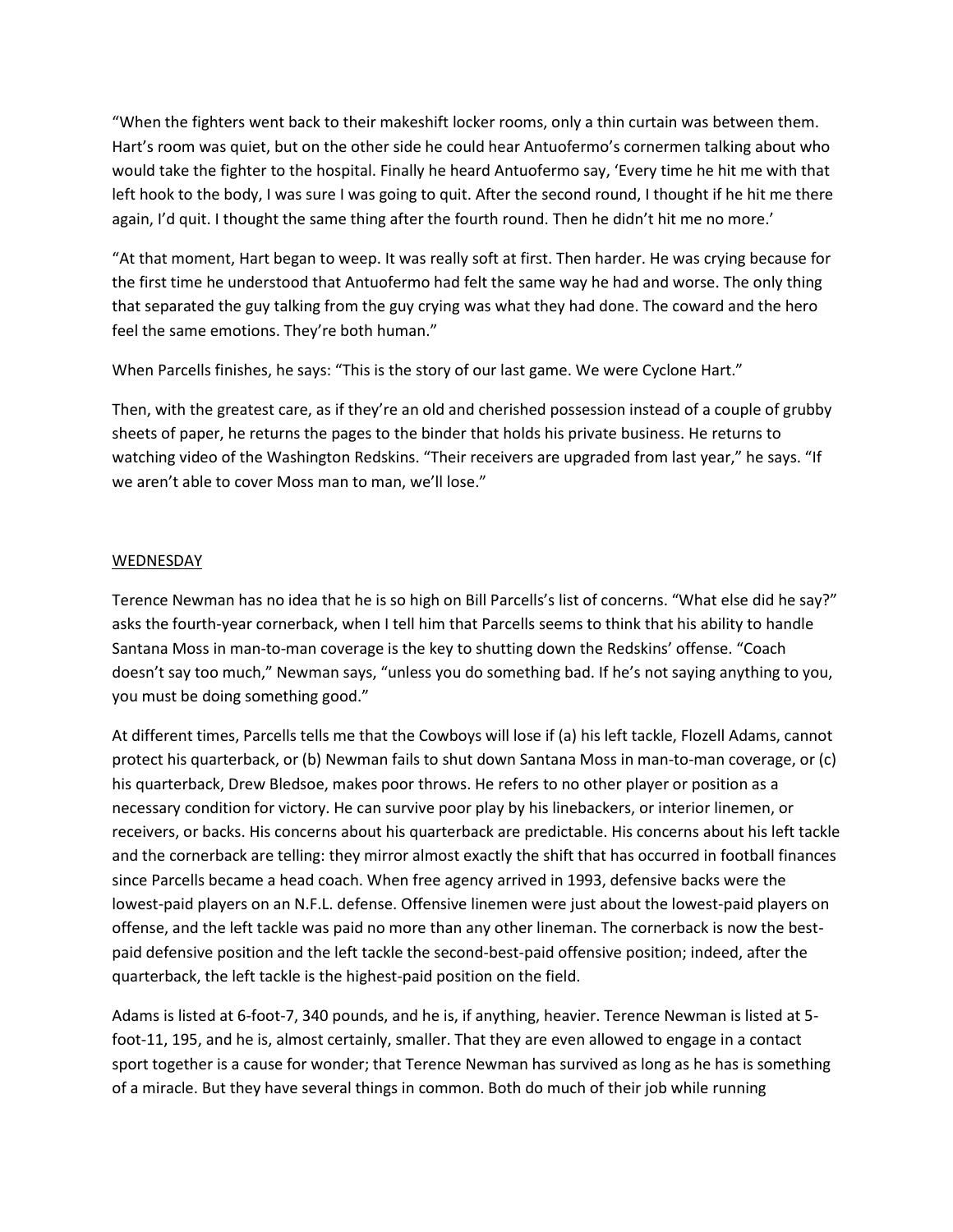backward. Both operate on the edge of the play and find themselves in hand-to-hand battle with recognized superstars. The left tackle typically blocks the best pass rusher, who attacks from the quarterback's blind side; the cornerback frequently covers the most threatening offensive player. And both needed free agency for the N.F.L. to reward and publicize their importance.

I tell Terence Newman that in addition to worrying that Newman may single-handedly blow the game, Parcells is also worried Flozell Adams may single-handedly blow the game. This doesn't make Newman feel better. He confesses that he spends at least some small amount of his time wondering what Parcells thinks of him. What's odd about this is that he doesn't appear to spend a great deal of time wondering if he's any good — nor should he. Newman was the first player Parcells drafted after arriving in Dallas, and he has proven to be a shrewd choice. In his rookie season with the Cowboys, he was a Pro Bowl alternate, as he was again in his third season, when he didn't give up a single touchdown.

"But isn't Moss faster than you?" I ask.

"He's fast, but I don't know if he's faster than me," he says.

"How fast are you?"

"Come on in here," he says, and I follow him into the film room used by the defensive backs. He hits a few buttons on a computer terminal and up on the screen pops a play from last year's game between the Cowboys and the Oakland Raiders. The ball is on the Oakland 14-yard line. Oakland's star receiver, Randy Moss — no relation to Santana — lines up across the field from Newman, and is covered by the other cornerback. Moss finds a seam in the middle of the field, snags a pass and appears bound for the end zone. There isn't anyone within 10 yards of him, and no one between him and the goal line. But what should be an uninterrupted 86-yard dash ends after 79 yards, when Newman pulls Moss down from behind. "I'm that fast," he says.

And then Terence Newman smiles almost shyly. He looks about 15 years old, and now fesses up: when he was at Kansas State, he was the Big 12 100-meter and indoor 60-meter sprint champion. Speed isn't a problem. "I'll just try to buy as much time on the line of scrimmage as possible," he says. Then he wanders off to another endless meeting.

Because it's Wednesday, Parcells is watching video of his own team. For the next three days he will study not game videos but videos of the Cowboys' practices. When he does this, he tends to focus on what he couldn't see clearly from the sidelines. And what he can't see from the sidelines is usually pretty much everything that happens along the line of scrimmage. His obsession is with space creating it on offense and filling it on defense. Parcells is interested especially in the first step or two that players take, because that is when almost all of their critical mistakes are made. He's looking for bad angles, missed assignments, confused play. He'll watch the first one-third of a second of a play, stop the video in a fury and holler for an assistant coach. He does this now.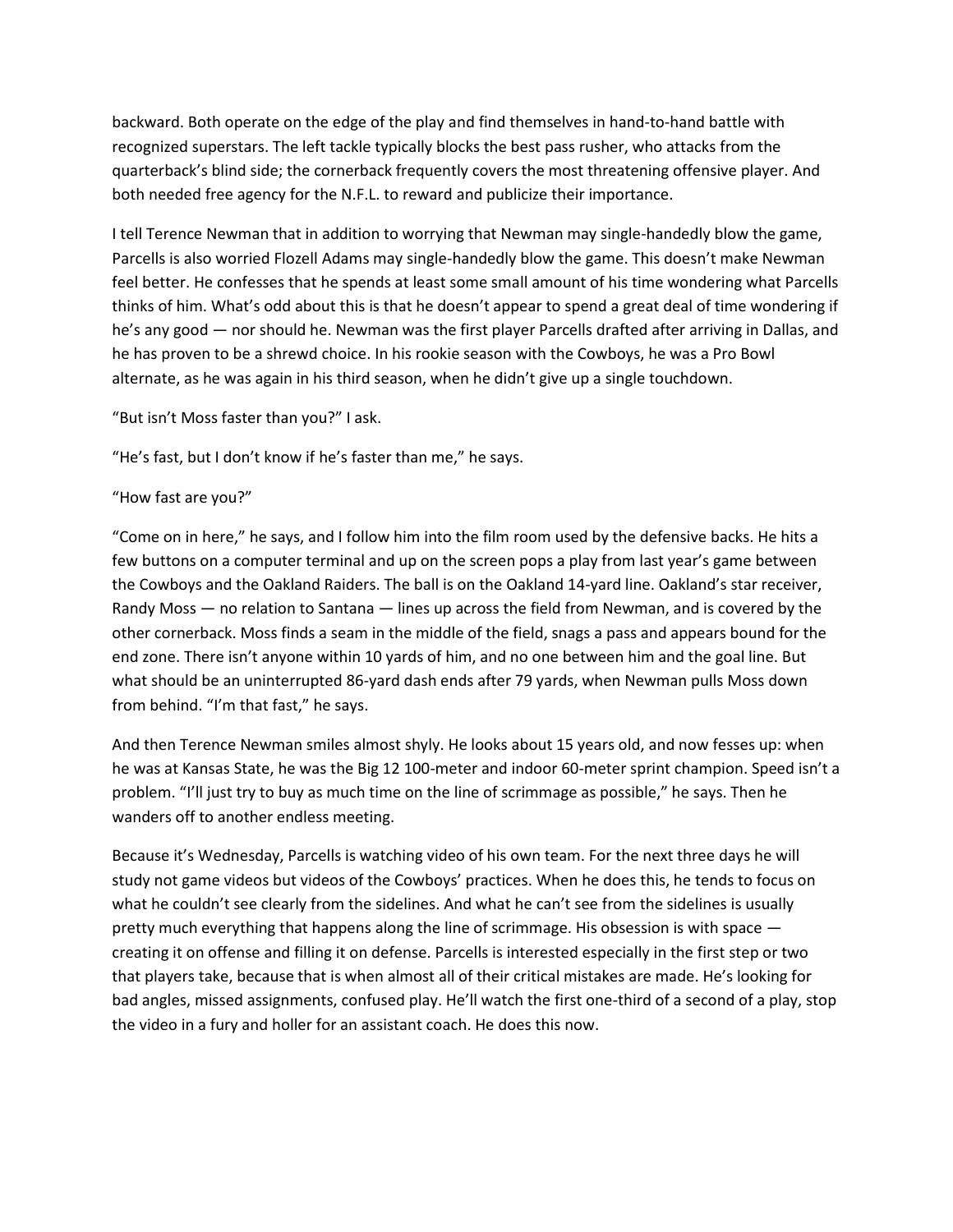"Freddie!" he screams, loud enough that the Cowboys' tight-ends coach, Freddie Kitchens, can hear him two offices down the hall. On his television screen, the players are all frozen two steps into a play. "Freddie!"

But there is no need to shout twice; Kitchens is already hustling into Parcells's office. Parcells rewinds the video and replays the first millisecond. It appears to be a passing play, though Drew Bledsoe has only just begun to turn and drop back. But in those first two steps, says Parcells, the rookie tight end, Anthony Fasano, has managed to doom the entire play. Fasano's job is to block Redskins linebacker Marcus Washington. But the angle Fasano takes as he leaves the line of scrimmage means he'll push Washington inside instead of taking him outside, as he's supposed to.

"I know," Kitchens says. "We already talked to him about it!"

"You go over it with him again," says Parcells. "You tell him Coach is a little disturbed." And with that Kitchens leaves.

"All we need is about four or five of those in the game," Parcells grumbles, "and we're done." Then he fast-forwards the video in search of the next seemingly trivial error, which he knows he will find and yet is unsure he will be able to correct. "Just because you can identify a problem," he says, "doesn't mean you are any closer to fixing it." He's an odd combination of fatalism and can-do spirit. He seems both to believe and yet not to believe that he can get through to his players. On the one hand, he says, "the players now have so many people telling them what they want to hear that it's harder to get through to them with words." On the other hand, the Cowboys' locker room is decorated with words to live by:

"Blame nobody, expect nothing, do something." "Losers assemble in little groups and bitch about the coaches and the system and other players in other little groups. Winners assemble as a team." "Losing may take a little from your credibility, but quitting will destroy it." "There are many exit doors in pro football. Don't take them." "Don't confuse routine with commitment."

Each of Parcells's little inspirational sayings comes with a provenance. The one about routine and commitment, for instance: Parcells directed that at a young Aaron Glenn in the Jets' weight room nearly a decade ago. A few months later, Glenn, a defensive back, confessed that it had stuck with him. And so now it's stuck on the Cowboys' white cinder-block wall. The players can't go to practice without being hectored, silently, by their head coach. Parcells says he has no idea if his words have any effect.

## THURSDAY

The second and final day of full-scale practice. Never have so many millionaires been so regimented and subdued as when an N.F.L. team gathers to practice. If they didn't wear numbers on their jerseys, the stars would be indistinguishable from the scrubs. The only exception today is wide receiver Terrell Owens, who reminds everybody of his own importance. In huddles he stands apart. In wind sprints he races out into the lead – look at me! – and then, midway through, gives up altogether and falls to the rear (look at me, again!). There's no such thing as too much attention, and no event too trivial to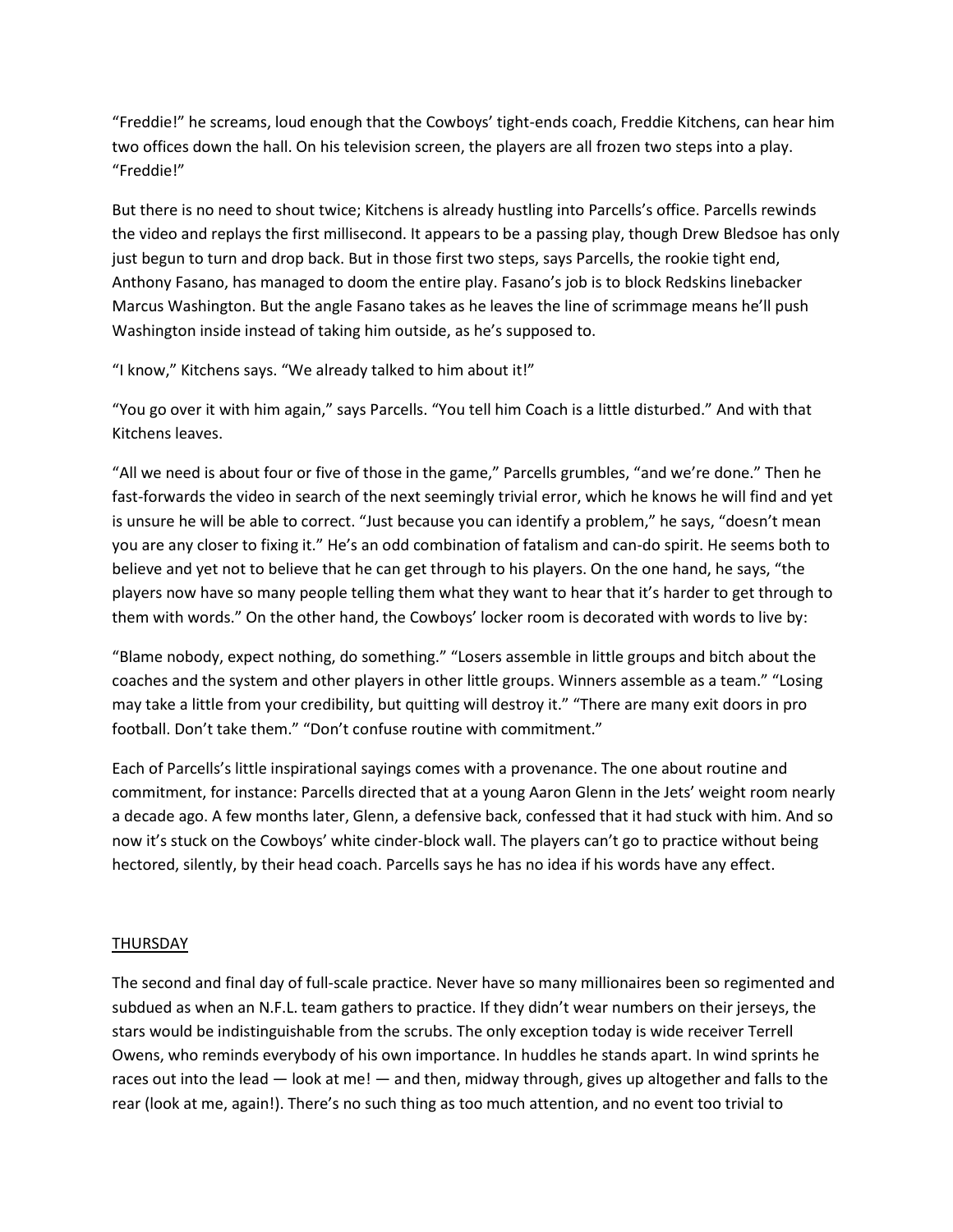disrupt, albeit mildly. The team's owner, Jerry Jones, strolls onto the field, and the first thing he does is seek out T.O. to make overeager chitchat, like an airplane passenger trying to distract the guy with the shoe bomb. Even Parcells, when T.O. joshes with him, seems uncharacteristically willing to be distracted.

One of the strange things about professional football players is how little time they spend playing football. Their schedules begin at dawn, and their coaches don't have time to sleep. But the players spend more time sitting in meetings, lifting weights and taking showers than they do playing football. If you added it all up, they probably spend more time wrapping various body parts in surgical tape than they do playing the game. Wednesday and Thursday are the two days the Cowboys practice longest and hardest, but even these practices last just a few hours and only faintly resemble an actual football game. Football is the sport in which practice is least like the game. Because the risk of injury outweighs the reward of repetition, they don't hit each other and they seldom run all out. And it's never truly competitive; the players who aren't good enough to start are assigned to imitate the opposition for the benefit of the first-string offense or defense. The scrubs play the role of the Redskins so that the Cowboys' starting defense can pretend to stymie the Redskins' offense, and the Cowboys' starting offense can run up the score on the Redskins' defense. If the coaches didn't scream and yell so much, you'd never guess that any of it actually mattered.

During practice Parcells says little, but what he says tends to make an impression. (To defensive end Kenyon Coleman, after a mistake: "You just happy to be here again, Kenyon? Ain't gonna last long this year!" To the rookie wide receiver Sam Hurd, after he runs the wrong route: "Not good, Sam! I'm trying to get comfortable with even the idea of putting you in a game.") But for the most part he stands on the sidelines with his arms crossed high over his chest, hands tucked under his armpits, collecting information.

Today, without seeming to, he's making a study of his troubled place kicker, Mike Vanderjagt. Last season the Cowboys finished 9-7, but essentially missed the playoffs by a field goal. Against Seattle in the fourth quarter, "we miss a field goal from the 10-yard line," Parcells says. "On Thanksgiving Day we miss a 34-yarder versus Denver, and the game goes into overtime. Last season we had 8 games decided by 3 or less and 11 games by 7 or less." This isn't too far off the league average: half of all N.F.L. games are decided by 7 points or fewer, and a quarter are decided by 3 points or fewer. "I knew I was in trouble last year," Parcells says, "when my long snapper, my punter and my field goal kicker were all from out of the country."

To fix their kicking problem, the Cowboys signed  $-$  and gave a \$2.5 million bonus to  $-$  a Canadian, Mike Vanderjagt, formerly of the Indianapolis Colts. At that moment, Vanderjagt was the most accurate place kicker in N.F.L. history. His final act before the Cowboys signed him, however, was to miss a 46-yard field goal in the last minute that would have tied an A.F.C. divisional playoff game and given the Colts a shot at getting to the Super Bowl.

He turned up at the Cowboys' camp with a pulled muscle that the Cowboys' trainers couldn't locate, and sat out most of the first three preseason games. In overtime of the Cowboys' fourth and final preseason game, against the Minnesota Vikings, he missed a potential game-winning 33-yard field goal. The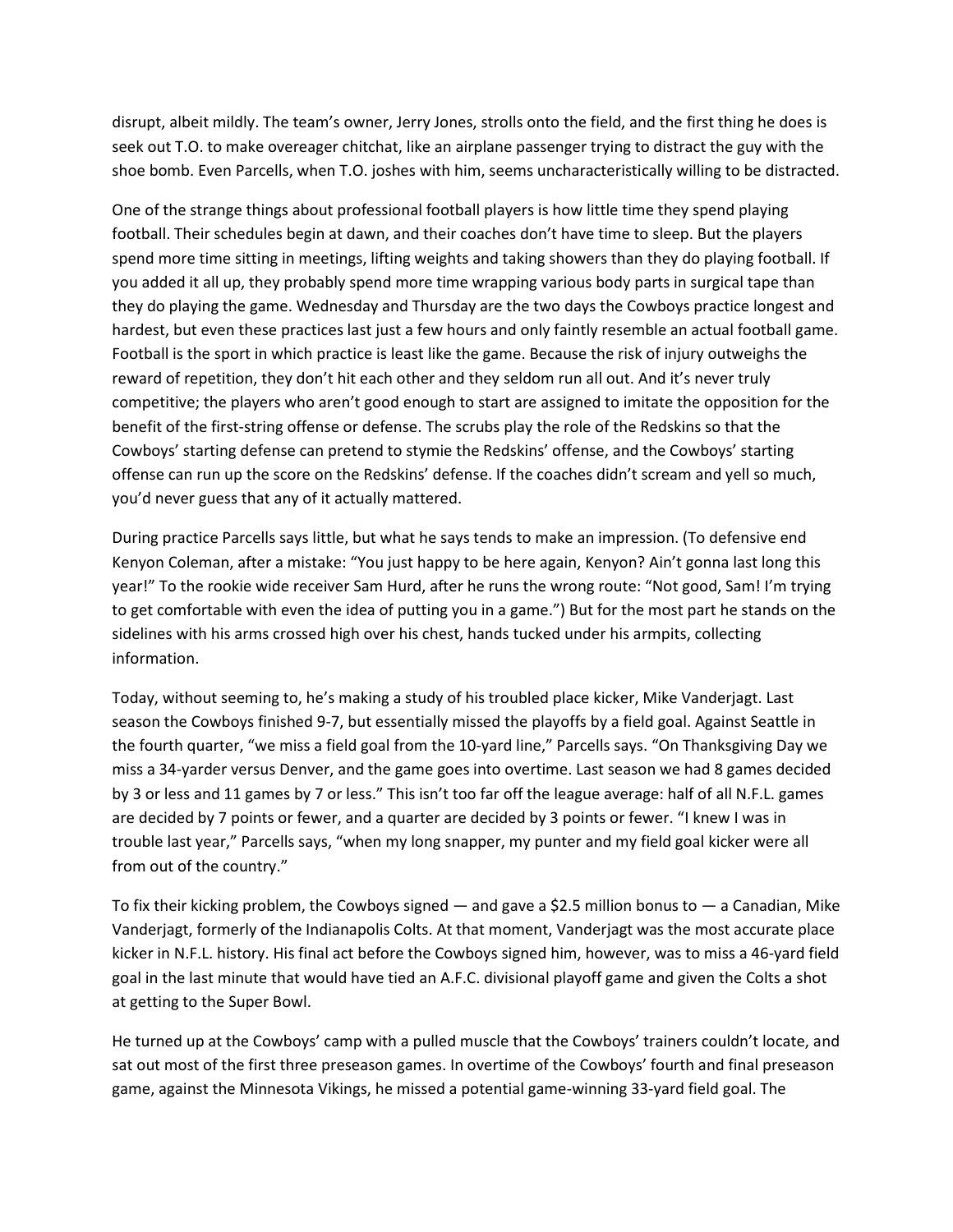Cowboys got the ball back and drove to the Vikings' 14-yard line, and Parcells, thinking it might help his new kicker get over the humiliation of the miss, sent him back out. He missed again. ("I could have made that kick," Parcells says.) Against the Jaguars, Parcells didn't even have his expensive kicker dress for the game, but instead used the guy on the taxi squad, Shaun Suisham. "You miss the kick that puts your team in the Super Bowl. ... ," Parcells says, without finishing the thought.

It's an elemental thing — that mysterious something in a player under pressure that either snaps or holds — and elemental things are what interest this old coach. Golfers with the yips, big-league catchers whose careers end when they find themselves suddenly unable to throw the ball back to the pitcher  $$ these he understands. He was in the stands during a spring-training baseball game when the St. Louis Cardinals tried to bring back their mentally broken young pitcher, Rick Ankiel — and watched Ankiel throw the ball over the catcher's head, several times. "Ian Baker Finch!" Parcells exclaims, once he has warmed to the subject. "Ian Baker Finch won the British Open. Two years later he couldn't hit a golf ball with a golf club." Fear of failure can infect the mind and turn sport into a kind of walking death. "If you can find a solution to that problem," he tells me, "quit writing. You'd make a fortune. You got all these sports psychologists. None of them can help these guys."

Now, as he conspicuously pretends not to notice his \$2.5 million kicker shanking 30-yard field goal attempts in practice, Parcells wonders if he's witnessing another one of those inexplicable and total collapses of nerves. ("And don't tell me that it can't happen with kickers," he says.) He doesn't talk to Vanderjagt, and Vanderjagt doesn't talk to him: all this drama and anxiety occur without a word of direct, verbal communication. "But," Parcells says, "even when he doesn't think I'm watching him, I'm watching him." Standing on the sideline, staring at his first-team offense as it scores yet another touchdown against the scrubs, the coach who is in the business of collecting information listens to a report from Tony Romo, the backup quarterback and the one who holds the ball for the place kicker. Romo tells him that Vanderjagt is finally hitting the ball squarely. "Yeah," Parcells says. "In practice."

Toward the end of practice, right after the defense stuffs a cheap imitation of the Redskins' offense, and just before the offense triumphs over a cheap imitation of the Redskins' defense, Parcells strolls out onto the field from his usual place on the sidelines and chats with Terence Newman. He has noticed that just before the ball is snapped Newman, instead of being set and square to the line of scrimmage, is slightly turned (the better to call back and forth to other players). Parcells is worried that Newman is falling into a habit of never being exactly ready. He can get away with this on some Sundays, but starting sideways to the line will cost him half a step, and that half-step could be all Santana Moss needs to run right by him.

Every Thursday afternoon after practice and after watching that practice on video, the coaches meet around an oblong table to make their final personnel decisions. They have already pretty much decided how many players at each position they will dress for the game — seven offensive linemen, three running backs, four wide receivers and so on — but there is one last unanswered question: one kicker or two? It's highly unusual to dress more than one kicker, but this is a highly unusual situation: a kicker on the verge of a nervous breakdown.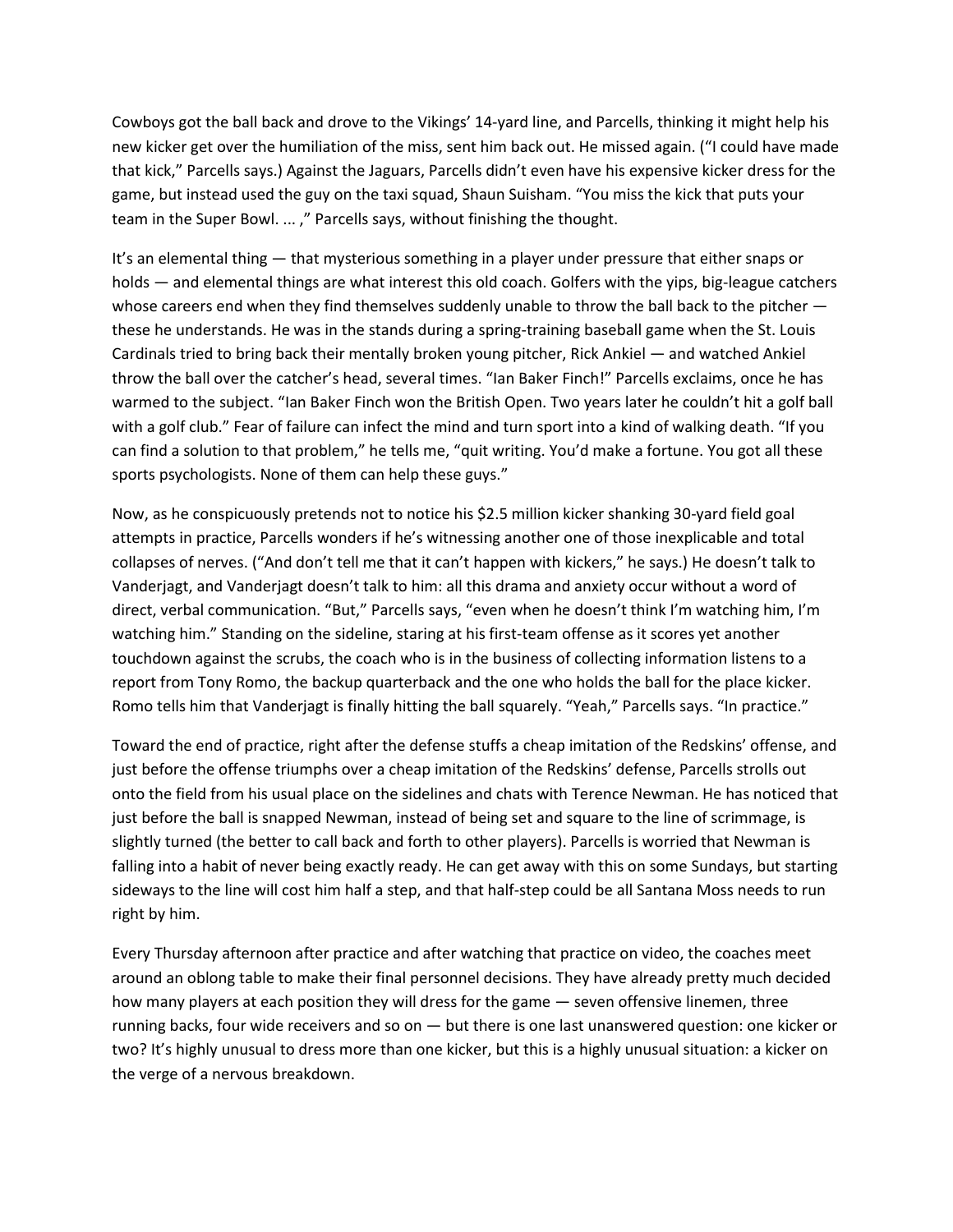"Anyone got anything to say?" Parcells asks.

No one has anything to say. Parcells relates the news, reported by Romo, that Vanderjagt is hitting the ball more squarely.

One of the coaches pipes up: "At least he looks like he's kicking the ball instead of just flailing away at it."

"I don't know if there's a right decision," Parcells says. "It's a coin flip."

He declines to flip the coin. He wants to preserve the mystery of who will kick on Sunday, right up to game time. So the coaches spend the entire meeting figuring out which of the other 44 players on the game-day roster might be dropped, with the smallest ripple effect, to make way for an extra kicker. There's no longer such a thing as a bench warmer in the N.F.L. — every one of the 45 players allowed to suit up for a game must be able to play, to justify his spot on the sidelines. Back and forth the coaches go, between a rookie linebacker named Oliver Hoyte and a third-string tight end named Ryan Hannam, before deciding Hannam will sit out, because he's less useful on special teams.

Once that's settled, they toss around a few plays that might work and a few that might not. Parcells is one of those people who find out what he's thinking by what he does. He trusts his gut, and so spends a lot of time rationalizing actions that did not arise from logic or argument. "I do a lot of things on the fly," he admits. Now he blurts out to his offensive coaches that there's no point practicing a certain pass play with Bledsoe as quarterback because he thinks that, for that play, he holds on to the ball too long. But, he says, "you can run that with Romo."

## **FRIDAY**

Friday is the best day of the week, Parcells says. On Friday the game plan is set in stone, all preparations are finished and there isn't anything to do. "What about tomorrow?" I ask. If Friday is a picnic, Saturday should be a cakewalk. "Tomorrow you start worrying about the game," he says.

And with that he goes to have the chiropractor break down scar tissue in his upper thigh. He hurt himself playing golf. He doesn't actually play much, but he'll go out on the range and hit hundreds of balls. "I like practicing," he says. "It's therapy for me."

Rich Dalrymple, the Cowboys' director of public relations, walks in and says, "Gibbs is saying Portis isn't playing."

"Get out of here!" His defense just spent the week focusing on Clinton Portis, a Redskins running back.

"It was on the wire," Dalrymple says.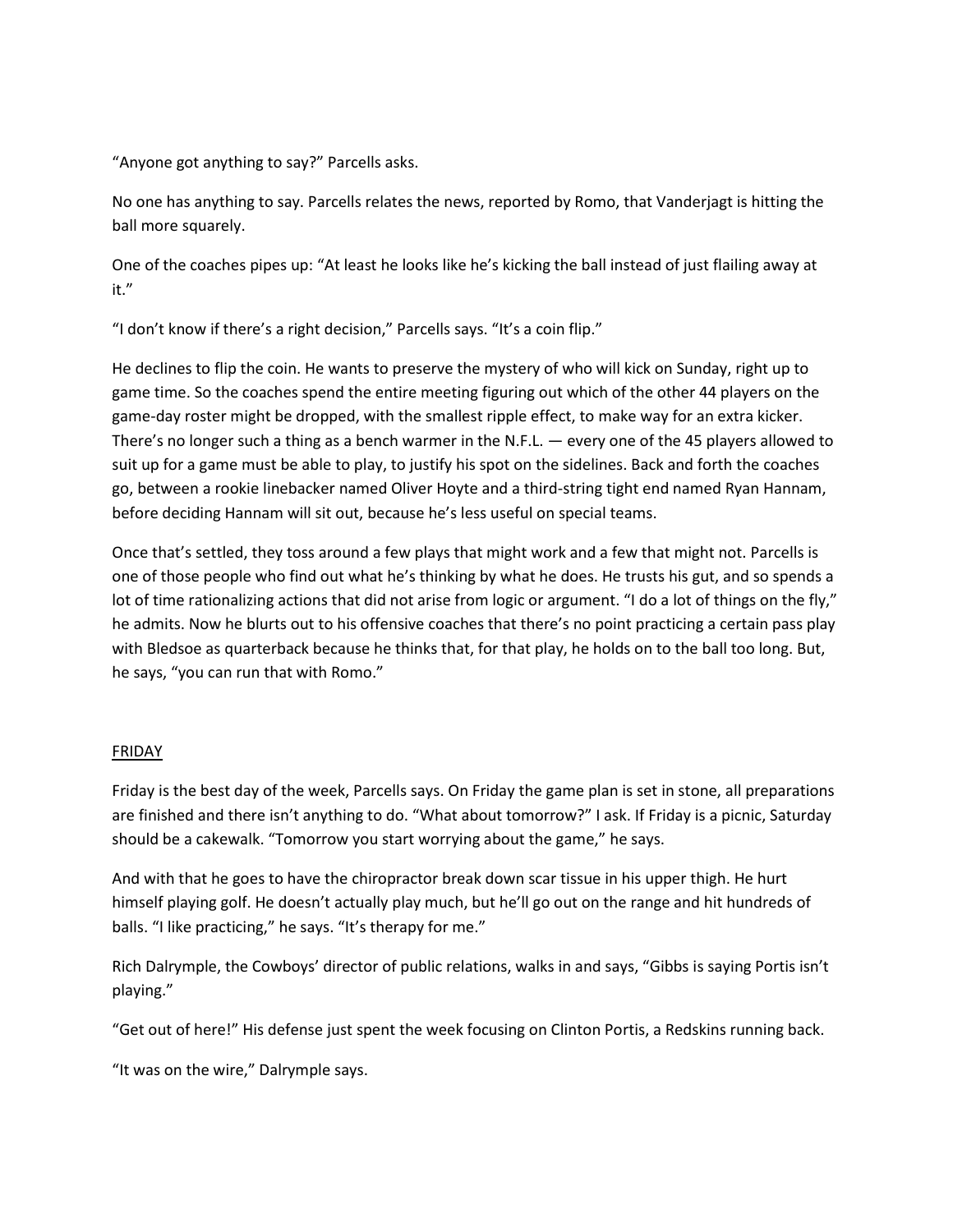"That means Duckett's playing," says Parcells. That would be T. J. Duckett, acquired just three weeks earlier by Washington from Atlanta.

"I don't know," Dalrymple says.

"Find out!"

"How am I supposed to find out?" Dalrymple asks.

Parcells shakes his head: not my problem.

"Give a guy a morsel and he wants a fillet," says Dalrymple, and Parcells laughs.

## **SATURDAY**

It's heresy in the N.F.L. to suggest there should be free time, or that there is such a thing as diminishing returns to work. But the truth is that there are some days when there is more to do than others, and on Saturday there is next to nothing to do. All strategic decisions have been made, all plays practiced, everyone who needs to be yelled at has been yelled at, at least twice. When I ask Parcells how he spends Saturday, he says, "Worrying about the game." One sign of how little actual work needs to be done is that he sets aside the morning for the photographers to take this season's official team photograph.

By the time the players  $-63$  of them  $-$  have arranged themselves on the scaffolding, there are, in addition, 32 coaches, trainers and other support staff. The number of jobs on the playing field has remained steady for decades, but the number of ancillary jobs has boomed. (This is one of the two notable differences when you compare current team photos with those from the early 1960's that decorate the Cowboys' hallways. The other is the increasing numbers of black players.) In 1961, the Dallas team photo had just 6 men out of uniform; as late as 1980 it had a mere 13. The turning point came in 1990, when the team photographer could no longer cram all the nonplayers into a single row and began to stick two at both ends of the rows. As the price of the asset — the N.F.L. player — has skyrocketed, so has the value of those, however peripheral, who can extract a bit more value from it. As the game becomes more complex, it requires more people to understand it, and as more people are brought in to parse it, it becomes more complex. By about 2030, the Cowboys' team photo will be a handful of players nestled among hundreds of trainers and coaches and God knows what else. Competitive forces break people's nerves. They also reshape football teams.

The photographer shoots 12 pictures. In between, the players laugh and joke. But the moment the photographer says, "One, two, three," the laughter evaporates and their faces freeze in expressions of grim manliness. Even T.O., fixing his mouth the exact same way each time, is as serious as a debutante posing for the society pages.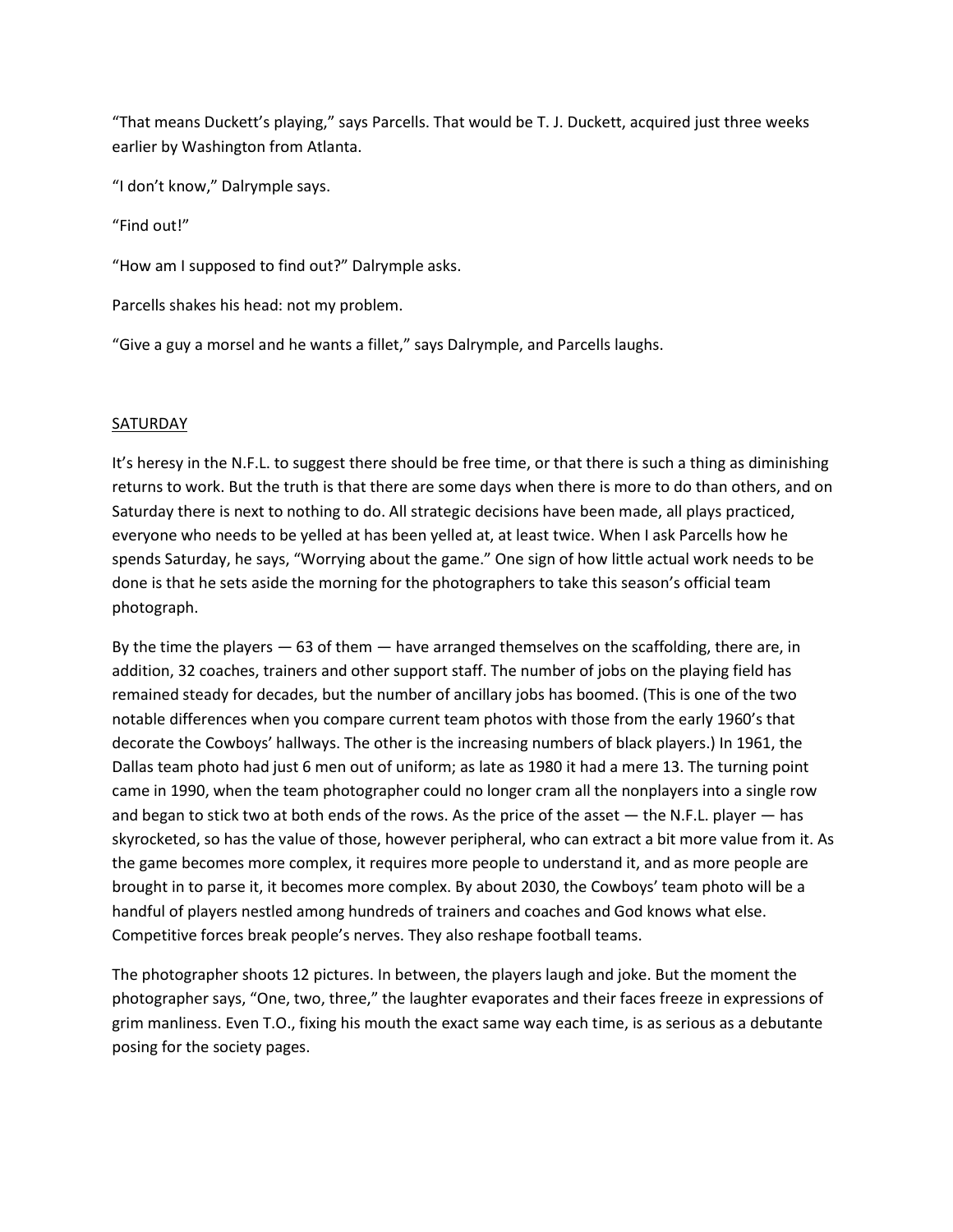#### SUNDAY

More than any other sport, football is meant to be viewed from a God-like angle. Pacing up and down the sidelines, the head coach has the worst view in the house — except for everyone else on the sidelines. The sidelines are an obstacle course of thick cables, Cowboys cheerleaders, flatbed trucks with TV cameras, pushy cameramen and wide people with even wider sound dishes. So the only way to tell if a play is good or bad for the Cowboys is by the crowd's reaction and the replay on the Jumbotron, which the players themselves watch when they're curious about what has happened. The closer you are to the action, the more desperately your eyes search for the televised image. All in all, the sidelines illustrate that physical proximity to a complicated event doesn't necessarily help you understand it.

Removing myself to the press box, I see that for almost an entire half all goes well for the Cowboys. More than well: none of Parcells's fears and all of his hopes are realized. Flozell Adams is as impenetrable as a symbolist poem, and Drew Bledsoe resembles a quarterback in his prime. The Redskins' cornerbacks are indeed vulnerable, exactly as Parcells had imagined. Double teaming Terrell Owens, they leave the receiver Terry Glenn in man-to-man coverage, and Glenn makes them pay. The Redskins' cornerbacks, increasingly insecure, commit dumb holding penalties. The Cowboys' offense moves at will, despite dropping nine passes and committing nine penalties. The defense establishes the virtuous circle that has been the signature of Bill Parcells's defenses since he rejoined the Giants in 1981 and unleashed Lawrence Taylor: Terence Newman covers Santana Moss well, which in turn forces the quarterback, Mark Brunell, to hold on to the ball a fraction of a second longer than he should, giving the Cowboys' fastest pass rushers just enough time to hit him. In response, the Redskins' tackles assigned to block the pass rushers grow twitchy and jump offside. Midway through the second quarter, a Redskins cornerback beaten on a deep route by Terry Glenn is called for interference. The Cowboys punch it into the end zone, and go up, 17-3. The game is on the brink of turning into a rout. Midway through the second quarter, the Redskins have more yards in penalties than from gains.

But if all you saw of the game was Bill Parcells's face, you'd never know life was good. Over and over again, NBC cuts to a close-up of Parcells on the sidelines. When he took over the Giants in 1983, the television cameras seldom found the coach. Now the coach is the go-to guy for the emotions of the game. Parcells's face appears four times for each shot of Joe Gibbs, and it's not hard to see why. Gibbs gives the cameras nothing. He keeps his head down and fails to convey much at all. Parcells, on the other hand, is a study in dissatisfaction, and the TV people have figured that out: they focus on him only after some Cowboy has screwed up. Disapproval to Parcells is like snow to an Eskimo: he has spent so much time living with it that he has developed an elaborate range of signals, many of them nonverbal, to express the subtle shades of dissatisfaction. One time he looks as if he has eaten a bad oyster, another as if he has just been told his car has a flat tire. In any case, NBC relies on him to convey what is wrong with his team, but not what is right.

The material rapidly improves. The Cowboys kick off, and the Redskins' Rock Cartwright — to whom no attention was paid by the Cowboys' coaches during the past week — returns the ball 100 yards for a touchdown. This is the first time the Cowboys have allowed a kickoff return for a touchdown since 1993. Now the score is 17-10, and in a mere 13 seconds, the mood of the game has changed. The Cowboys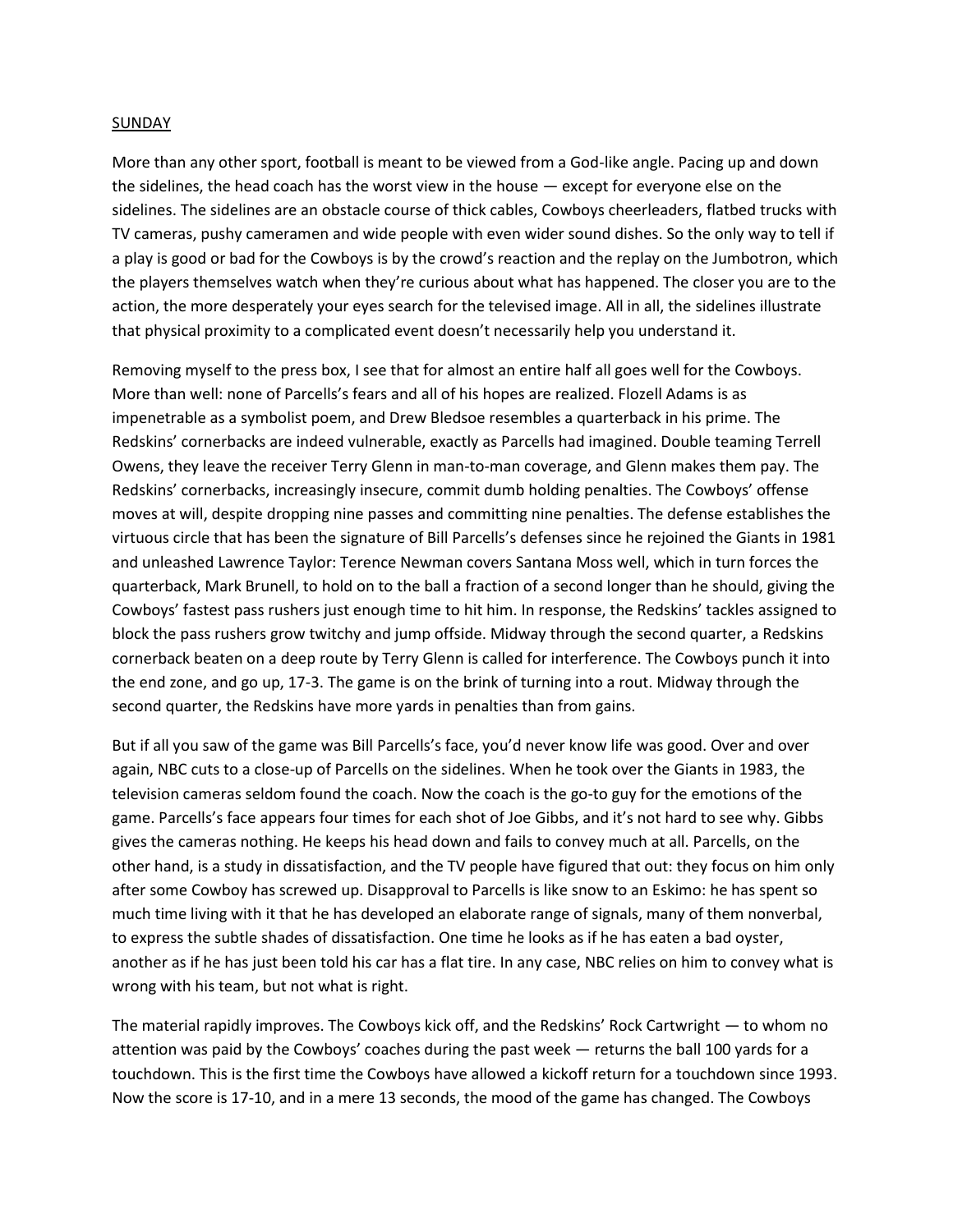have become Cyclone Hart. They make so many mistakes; they drop passes ever more egregiously and commit ever more foolish penalties. Just like that, the Cowboys are back in another tight game.

At halftime there's no chance for a speech — several of the Cowboys reappear on the field four minutes after they left — but Parcells has taken precautions. This morning, before the game, he called a meeting of the players without the assistant coaches. "I don't want to talk with the coaches around," he told me beforehand. "I want the players to know that I am trying to make a point." This morning, he broke into his personal binder, took out the story of Vito Antuofermo and read it to his players. All week long it wasn't strategy that occupied him; it was character. There's a tendency to believe that, to be successful, a pro football coach must have a gift for the chessboard aspect of the game. But strategy isn't what chiefly interests Parcells. His success depends on his ability to demand, and to receive, higher levels of performance from his players. He doesn't say so explicitly, but his actions speak for him: he spends much more time thinking about getting inside his players' heads, and their skins, than about anything else. He tries to make them uncomfortable. On a baseball team or a golf team, this sort of pressurized approach might lead to a team-wide nervous breakdown. In football  $-$  at least for him  $-$  it works magic.

But midway through the third quarter there is no sign that Parcells has had any effect. Once again, his Cowboys reel the moment they are jolted. Their mistakes become more and more outrageous and selfdefeating until, finally, they fumble away the ball in their own half of the field. The Redskins begin to drive. On a crucial third and 9, on the Cowboys' 21-yard line, Brunell drops back. He spots and throws to an open receiver, Chris Cooley, streaking down the sideline. Out of nowhere comes Cowboys safety Roy Williams. He intercepts the pass, on the 1-yard line. And then — just like that — the rout is on again. Terry Glenn catches a bomb for a touchdown. Mike Vanderjagt hits a 50-yard field goal. The Cowboys win, 27-10, but it could have easily been two touchdowns worse for the Redskins. Still, Parcells allows himself no obvious pleasure and exhibits only the most fleeting hint of relief. He passes Terence Newman and tells him he has done a good job. (And he has: on Newman's watch, Moss caught just one pass for 7 yards.) He walks over to left tackle Flozell Adams and pats his cheek, and Adams, whose idea of an emotional outburst is a wince, actually smiles.

But mainly the old coach looks sick to his stomach. As the clock winds down, and the camera lingers on Parcells, lips pursed as if he has just finished sucking the world's largest lemon, NBC's play-by-play commentator Al Michaels laughs and says, "You'll never see an expression indicating pleasure on Bill's face."

## MONDAY

Before the game I asked Parcells what time to expect him in his office the following morning. "If I can't sleep it could be as early as 5," he said. "If we win it could be as late as 7. Probably win or lose, I'm not going to be in the best of moods. Something's gonna happen."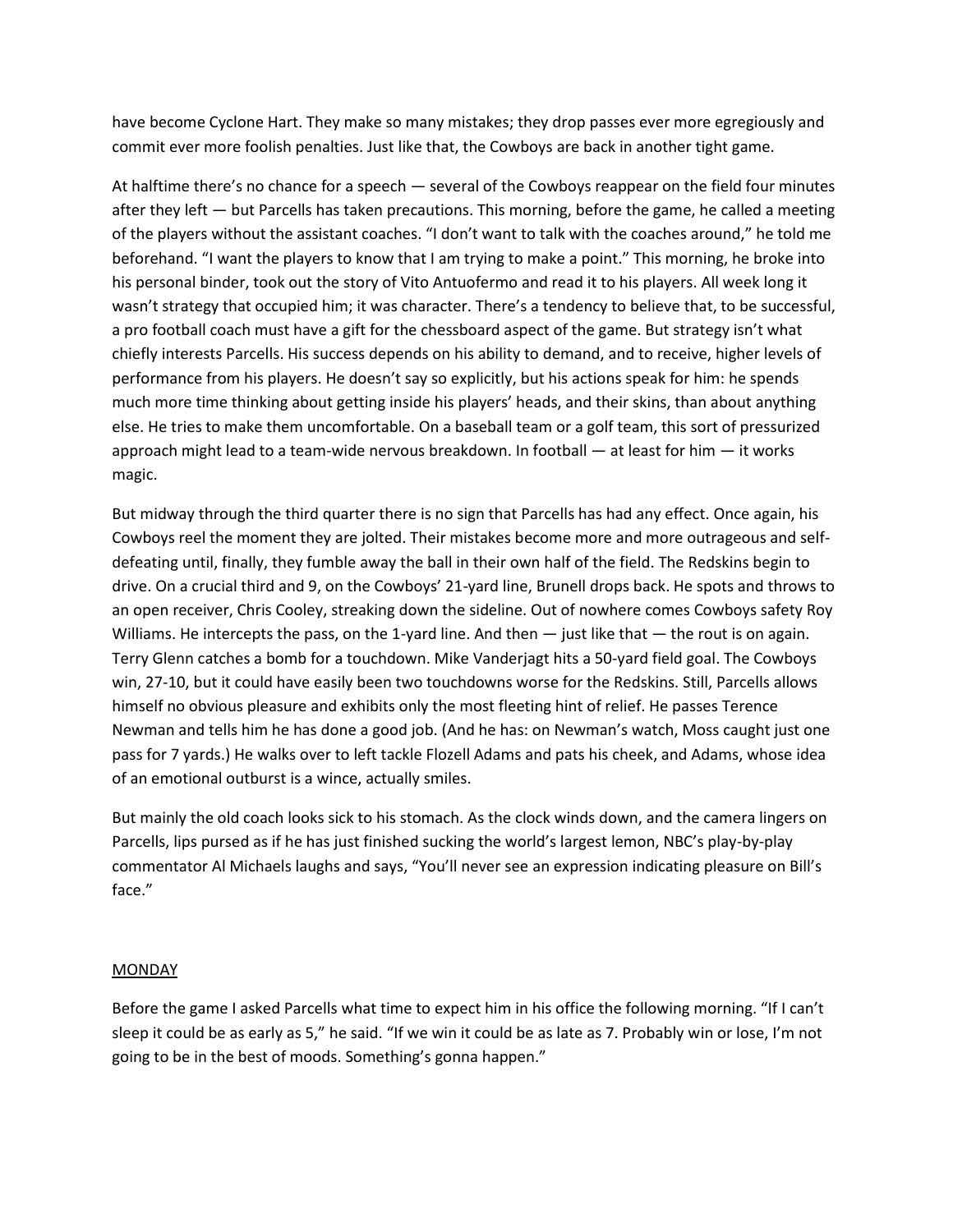I turn up at 7 and find him well settled in. He got out of bed at 4, was in the shower at 4:20 and at his desk at 5, consumed with loathing for self and team. "We had 70 yards in gains negated by 60 yards in penalties," he says. "That's 9 points." I ask him if there was any pattern to the penalties. "Yeah," he says, "they were all stupid." It's the same problem: the Cowboys just happened to win in spite of it. "When your players do dumb things, either they are dumb players or you are not doing a good job of getting across to them what causes you to lose games." The moment the Cowboys hit the locker room after their victory, Parcells told them, "You know, guys, I just want my team to play better."

Now he begins to review the video. It's seven hours before he will meet with the news media for what he calls distribution-of-credit day, when the only positive thing he'll go out of his way to stress is Mike Vanderjagt's clutch kick, which wasn't clutch. (There's no shame in missing a 50-yarder. It is, from a kicker's point of view, all upside.) He was right: there is always something. One tight end, Anthony Fasano, missed blocks; the other, Jason Witten, dropped balls. Parcells arrives at the play just before Roy Williams intercepted the pass that, had the Redskins caught it, might have tied the game. "Right now," he says, "I think we're going to lose." They didn't lose, of course, but you wouldn't know it from Parcells. He's seeing what's wrong. Four times, for instance, his rookie safety, Patrick Watkins, goes low to make a tackle and leads with his neck and shoulders. "He's block tackling," says Parcells. "I've seen more guys get hurt doing that than any single thing in football."

He calls one of his trainers for an injury report. "I apologize to you for being a little rough on you last night," Parcells says. (He barked at the trainer for taking Terrell Owens into the locker room before the end of the game to have his finger X-rayed. In the first place, it made it harder for Parcells to claim Owens wasn't injured. In the second place, it was a finger.)

"I appreciate you saying that," says the trainer, who then explains that it was Owens, not him, who insisted on the X-ray. "I asked him, 'You want to go in?' and he said yes," the trainer says.

Parcells sighs and says, "Now, Terry's not hurt that bad, is he?" Terry Glenn has something wrong with his shoulder.

The trainer  $-$  no doubt sensing that his injury report is about to be edited  $-$  says he's unsure.

"Well," Parcells says, ending the conversation before any other players have a chance to get hurt, "you better order a coffin for Watkins. The way he's tackling, he'll need it soon."

He was right: there's always something. It's in the nature of the job. "Guys can't take it," he says, "that's why they get out." Some of the best coaches the game ever saw — Bill Walsh, John Madden — quit simply because the strain was too great. Parcells won't quit. He now knows that about himself: he needs it more than it needs him. He just turned 65. His marriage is over, and his daughters are grown. "My whole life I've always had some guys," he says. "You gotta have some guys. That's probably one of the fears I have when I get older: that I won't have any guys." His younger brother Don died last year. Most of his close friends who haven't died are back in New Jersey. His legacy is secure: he will one day have a bust in the football Hall of Fame. But then his legacy was secure in 2003, before he took the Cowboys' head-coaching job. Before he did so, he had a surprising number of plaintive phone calls from former